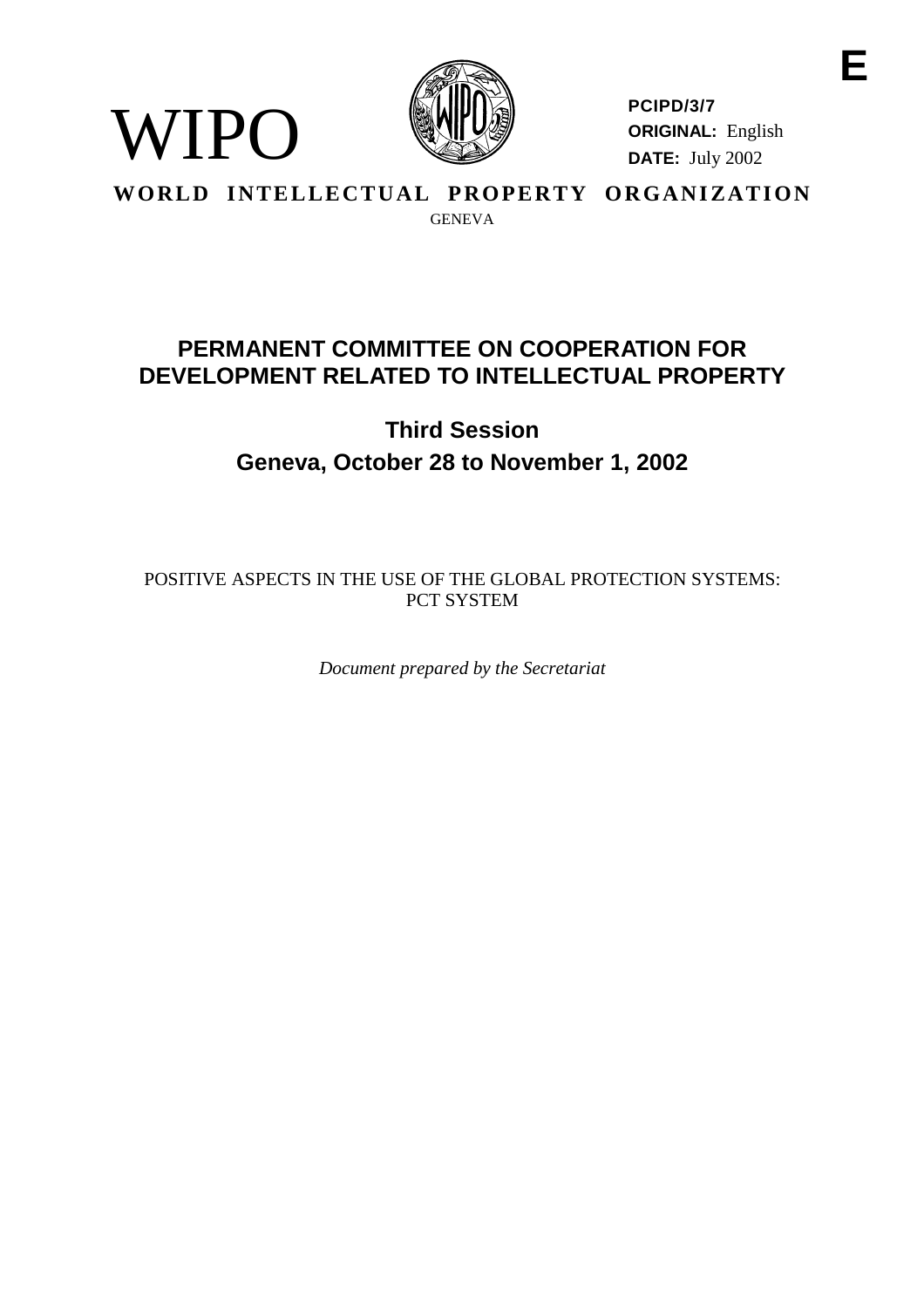### I. INTRODUCTION

1. In recent years, WIPO has been increasingly strengthening its cooperation for a greater participation in and a more efficien timplementation of the global protections ystems, namely: the Patent Cooperation Treaty (PCT system), the Madrid Agreement for the International Registration of Marks and the Protocol (Madrid System), and The Hague Agreement for the International Deposit of Industrial Designs (The Hague system). Various activities have been carried out to meet the demands from different countries and different target groups in order to make the systems more relevant to developing countries and countries in transition and to ensure that these countries are able to take full advantage of the benefits offered by these systems.

2. The following outlines the progress made and the principal objectives set by the Developing Countries (PCT) Division regarding the promo tion and implementation of the PCT global protections ystem.

## II. THEPATENT COOPERATION TREATY (PCT)

3. The principal advantages of the PCT are that its aves work and money for applicants where patent protection is sought for an invention in several countries and that it makes the work of national offices more efficient, simpler and less costly. Furthermore, the PCT facilitates and accelerates access by the public to the technical information contained in documents describing new inventions.

4. In order to promote economic cooperation with foreign countries, it is important for a nation to adaptit seconomy to international standards, including that in the patent field. Accession to the PCT makes a country's patent system more attra ctive for the filing of patent applications thus increasing the potential for stimulating investment and technology transfer as well as promoting domestic inventive activities. It is undoubtedly a useful tool which, if effectively used, can contribute to reduce the technological gap between developing countries and industrialized countries.

5. The advantages of the PCT system are being increasingly recognized by developing countries. Its usefulness to developing countries has been demonstrated by the steep rise, within the last few years, in the number of developing country member States as well as in the number of international applications received from developing countries. These facts have led to an increasing need for cooperation and training indeveloping countries, for the effective implementation of the PCT. In order to meet this need, the Developing Countries (PCT) Division (PCTDC), has strengthened its efforts to promote accession and better use of the PCT system, to bring the PC T closer to developing country users and to facilitate the access to technological information by developing countries.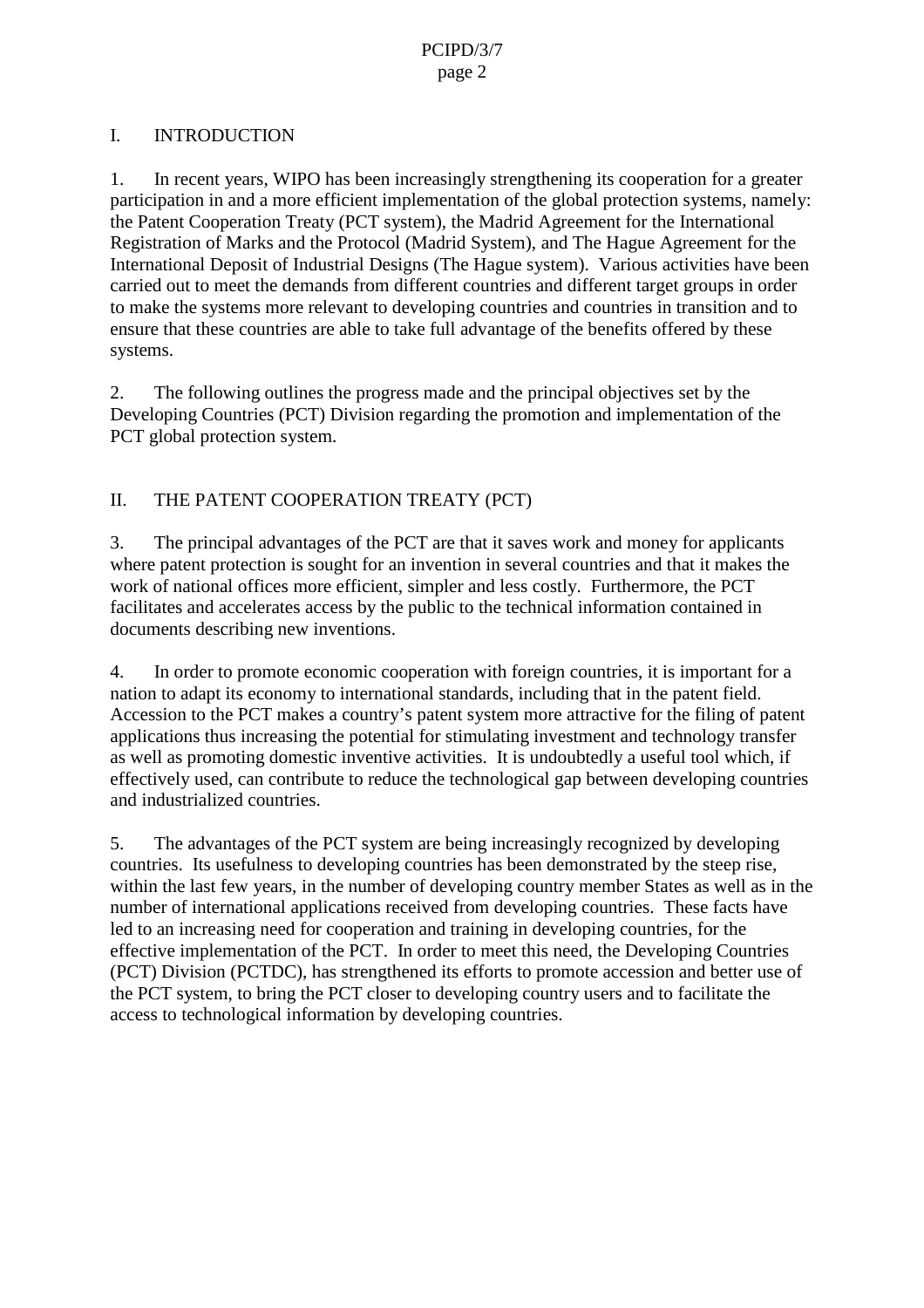(a) Increase in Member States

6. In 1995 out of the 83 PCT Contracting States, 33 were developing countries representing 39.8% of all Contracting States. By the year 2000, among the 109 countries which had joined the PCT, 55 were developing countries. During the period January 2001 to June 2002, seven countries acceded to the PCT, all of them being developing countries. These countries are: Ecuador, Equatorial Guinea, Oman, Philippines, Saint Vincent and the Grenadines, Tunisia and Zambia. Thus up to the end of June 2002, developing countries represented 53.4% of the total 116 PCT Contracting States. Annex I contains a list of PCT developing country Member States.

(b) Increase in Number of Applications

7. With respect to the filing of international applications by developing countries, there has also been a similar increase by applicants from developing countries. In 1995 out of a total of 38,906 PCT applications filed, 400 were filed by applicants from developing countries, representing 1% of the total. By the year 2000 the percentage had grown to 3.5%. Out of the 90,948 PCT applications filed worldwi dein 2000, 3,151 were from developing countries.

8. In 2001, the International Bureau of WIPO received 103,947 PCT applications filed in receiving Offices worldwide. This was a 14.3% increase over 2000. In the case of PCT applications from de veloping countries, the overall increase was 70.6% over 2000. That is to say, a total of 5,379 PCT applications originating from developing countries was received, representing 5.2% of the total PCT filings in 2001.

9. Of the 5,379 PCT applicat ions received from developing countries in 2001, the highest number originated from Republic of Korea (2,318), China (1,670), South Africa (418), India  $(316)$ , Singapore  $(258)$ , Brazil  $(193)$  and Mexico  $(107)$ . Annex II shows the top 60 PCT applicants from de veloping countries in 2001.

10. In the first six months of 2002, 2, 593 PCT applications were filed by applicants from developing countries.

(c) National Phase Entry

11. The number of applications which enter the national phase inde veloping country Member States shows, to a certain extent, the interest by foreign companies in economic and technological cooperation with developing countries concerned. In more recent times, the number of PCT national phase entries indeveloping countr ies has sharply increased incertain developing countries with growing economies. The following table gives information on PCT national phase entries in 2001 and the percentage increase compared to 2000, for some developing countries. This information has been provided by the national offices concerned.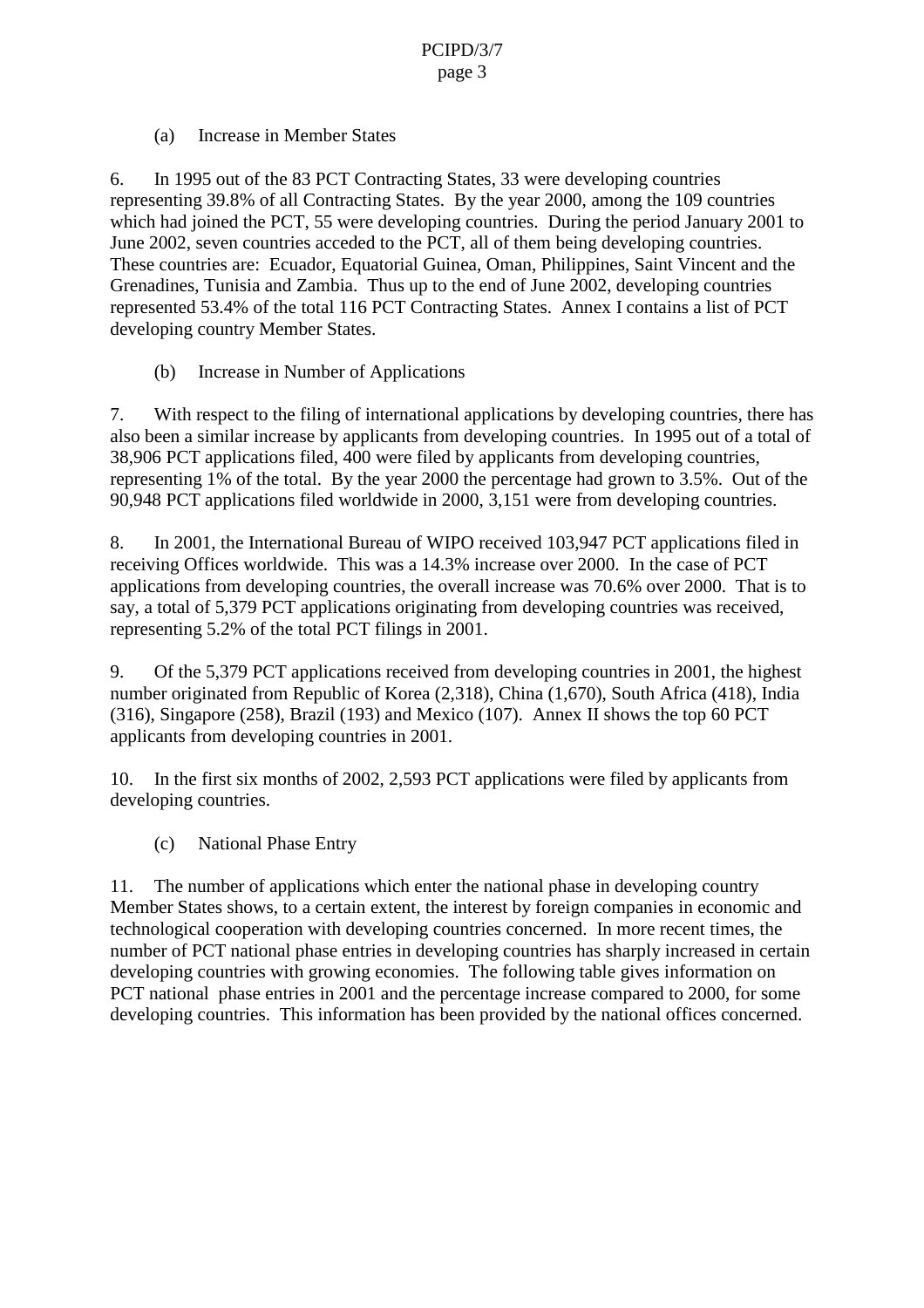### PCIPD/3/7 page 4

| Country            | <b>PCTNationalPhase</b><br>Entry2001 | %Increaseover2000 |
|--------------------|--------------------------------------|-------------------|
| China              | 19,031                               | 20.4              |
| Cuba               | 183                                  | 22.8              |
| India <sup>*</sup> | 6,115                                | 215.3             |
| Indonesia          | 2,911                                | 5.9               |
| Mexico             | 10,592                               | 105.9             |
| RepublicofKorea    | 16,992                               | 12.3              |
| SouthAfrica*       | 4,650                                | 320.0             |
| TrinidadandTobago  | 193                                  | 45.1              |

\* NB: India became bound by the PCT on December 7, 1998 and South Africa on March 16, 1999. The number of PCT applications which enter the national phase in a country in the first 18 months following its accession to t he PCT is usually low, due to the fact that most PCT applications enter the national phase at 30 months from the priority date, implying a 18 -month delay in most cases.

(d) Promotion of Accession and Better Use of the PCTS ystem by Developing Countries and Countries in Transition.

12. The core functions of the PCTDC Division include promoting accession to the PCT, disseminating knowledge about PCT and building capacity indeveloping countries and countries intransition in order to use such knowledge effectively in their policies and programs, on PCT and/or patent related matters. The division supports this process by conducting seminars and workshops on the PCT. Different approaches based on their specific needs and situation, we retaken i nto account when organizing PCT -related activities for different groups of developing countries. Activities to promote the increased use of the PCT in countries in transition are planned for the second half of this year and for next year. There are prese ntly in the Division nine professional staff responsible for covering different regions/groups of countries in the world.

13. During the period January 2001 to June 2002, the seminars organized in cooperation with the national offices, we regeare dtowards a wide range of market segments. The idea is to reach many sectors in a country so as to inform the mast other advantages to be derived from the PCT for developing countries. These sectors include inventors, research institutes, lawyers and off icials of IP of fices. Much of the capacity building work is carried out at the national, sub -regional and regional levels.

14. It is the practice of WIPO to receive in Geneva two officials from a new Contracting State to be trained in PCT proced ures for one week. Upon request by a developing country following its accession to the PCT, a PCT seminaris usually organized in the country. Such a seminar may be followed by PCT training workshops geared for the staff of the IP offices, with limited p articipation from the private sector. The sex workshops deal with the actual processing of PCT applications and have proven to be very helpful for the implementation of the PCT in the new Contracting States.

15. Following a country's accession to the PCT, the patent of fice of the country is usually provided, by WIPO, with a DVD work station plus ESPACE - World DVD scontaining all PCT applications. Since many important inventions are the subject of PCT applications, the patent office may use this va luable source of patent information for carrying out prior art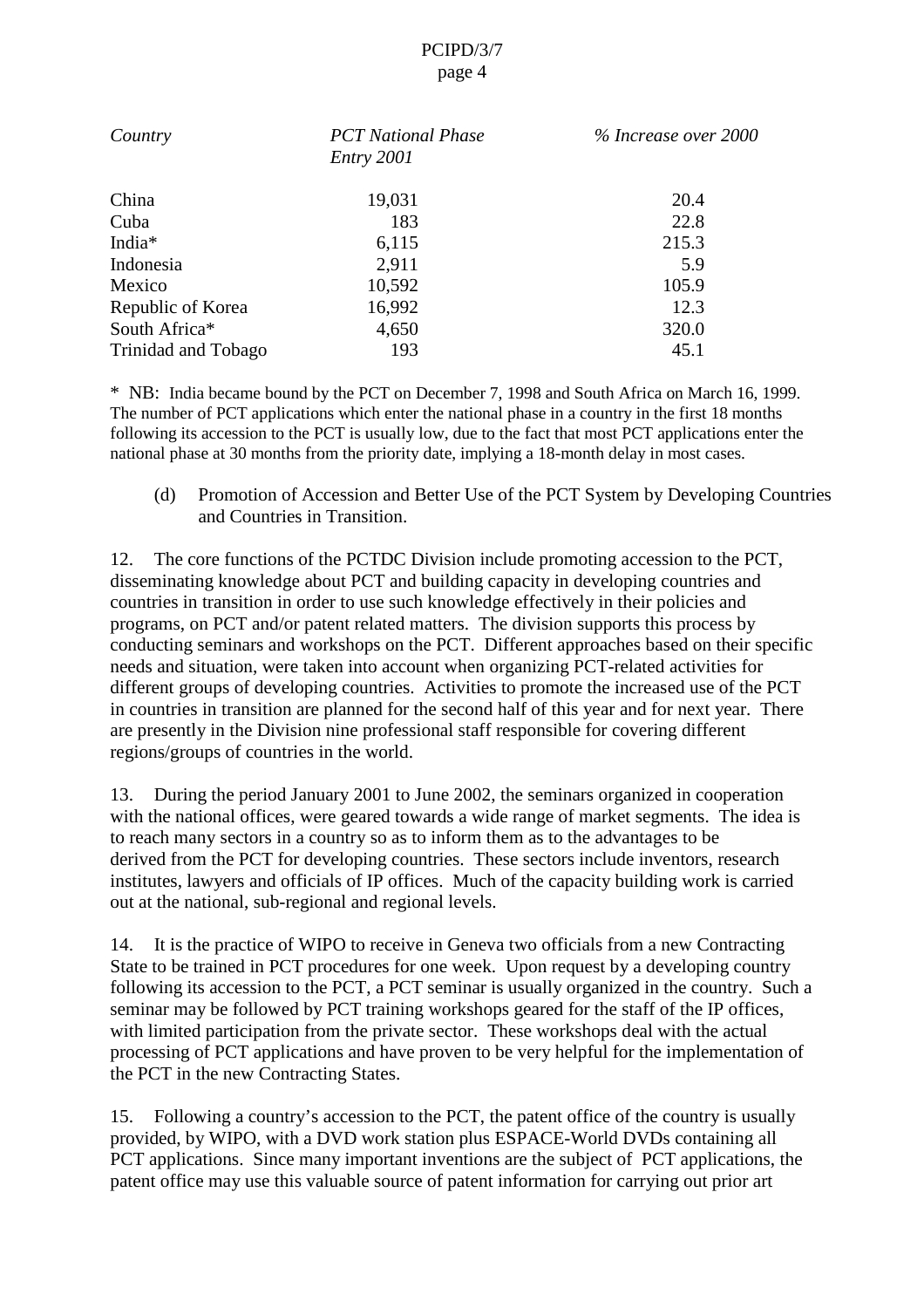#### PCIPD/3/7 page 5

searches, industry research and investigating technology. In order to assist the relevant national offices in effectively using the DVD workstations, special seminars on PCT related patent in formation were organized. The launching of these seminars has proven to be very successful.

16. The PCTDC Division maintains close cooperation with other sectors of the Organization, inparticular, with the Office of the PCT and the Regional Bur eaus. This cross sector cooperation has resulted injoint seminars with the Bureaus which include, *interalia*, PCT presentations. Therefore, the activities proposed aimed to provide a more focused response to the demands of developing countries.

17. There has been an extraordinary acceleration over the past years in the commitment from developing country governments, at the highest level, to intellectual property. Where the PCT is concerned, this has been manifest in the establishment of commi ssions in certain countries, for implementation of legislation to include accession to the PCT. Several advisory missions were carried out to developing countries, in order to increase awareness about PCT and to focus on the interests of policy makers. I tisimportant to emphasize that advisory missions are carried out only upon request and when PCT questions/issues need to be clarified in order to promote the country's intended accession or expanded use of the PCT.

18. The capacity for industri esands pecialized institutions indeveloping countries to benefit from use of the PCT system, was also strengthened through specialized seminars, training sessions and company visits. These were organized in particular in those developing countries with many users of the system and we regeared to specific target groups such as companies, patent agents and universities in order to promote better use and answerp ractical questions arising out of the use of the PCT.

> 19. The Permanent Committee is *i nvited to comment on, and note, the information contained in this document.*

> > [Annex Ifollows]